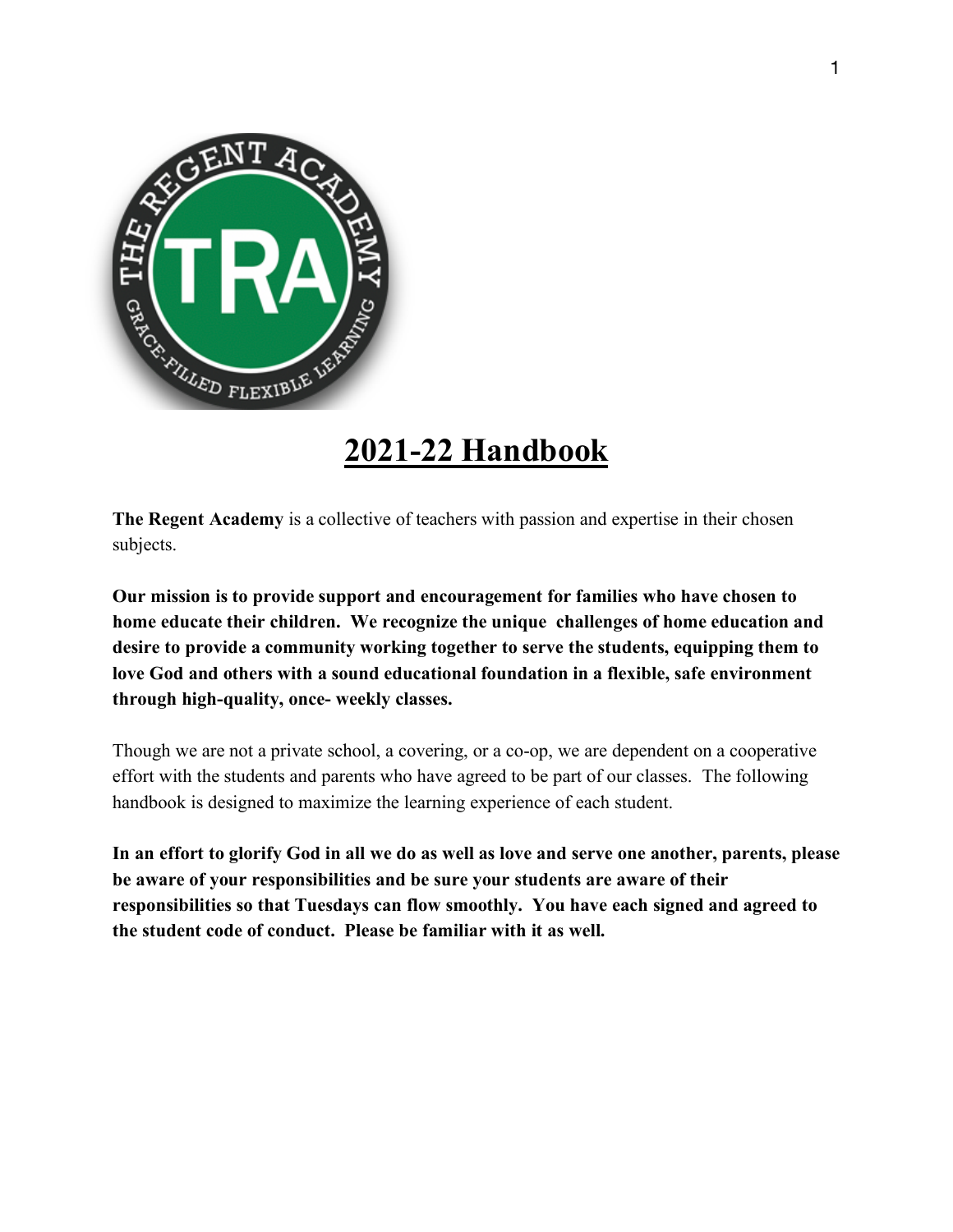## **General Building Use**

- ! Students, when entering or exiting, please be aware of classes in progress and offices in use and proceed quietly.
- ! **Drop off and pick up** will be through the **lobby doors** in the front of the building. Students waiting for pick up after classes must be in the lobby.
- ! Enter and exit through the **lobby doors only,** not the side doors.
- ! Be on time. Teachers are unable to re-teach material to students who come late. Tardiness can be a distraction from learning.
- ! The building will be **open** to students at **8:20am**.
- ! **Parents** are **not allowed** in the building. Please wait for your students outside the front lobby doors.
- ! Please **NO running** in the building at any time!
- ! Students may not leave the building unless accompanied by a parent except for high school students who drive themselves. See **Student Drivers** below.
- ! Please have students arrive no more than 10 minutes before class and exit no later than 10 minutes after their class block is over.
- ! All students, including high school students, must be in class or in study hall between 8:30 and 3:00, not in the lobby or hallways. **This applies to all students, even those over 18.**
- ! Students will have a designated area in the lobby to wait for parent pick up. A supervisor will be available to help the younger students.
- ! Parents, please be on time to pick up students or sign them up to wait in study hall. At the end of the day, please pick up promptly at **3:00pm**. We **do not** have after school supervision.

#### **Academic Integrity**

Having signed the parent/student agreement, families are responsible to maintain academic integrity in all work both in the classroom and at home, especially in the case of at-home or online testing. If teachers have reasonable cause to suspect cheating, parents and students will be contacted for conference, and a grade of zero (0) may be given for the assignment in question.

#### **TeacherEase**

Everyone parent should have a TeacherEase account to keep abreast of each child's progress on New students should have received a welcome e-mail. If not, contact Angie Mendez. Middle and high students should have their own e-mail access to TeacherEase (and not use their parents) so that they can take test/quizzes or other online assignments. Send that information to Angie Mendez to set up student e-mail. Students and parents, please **check in each week.** Teachers spend lots of time preparing materials and assignments on TeacherEase to ensure you have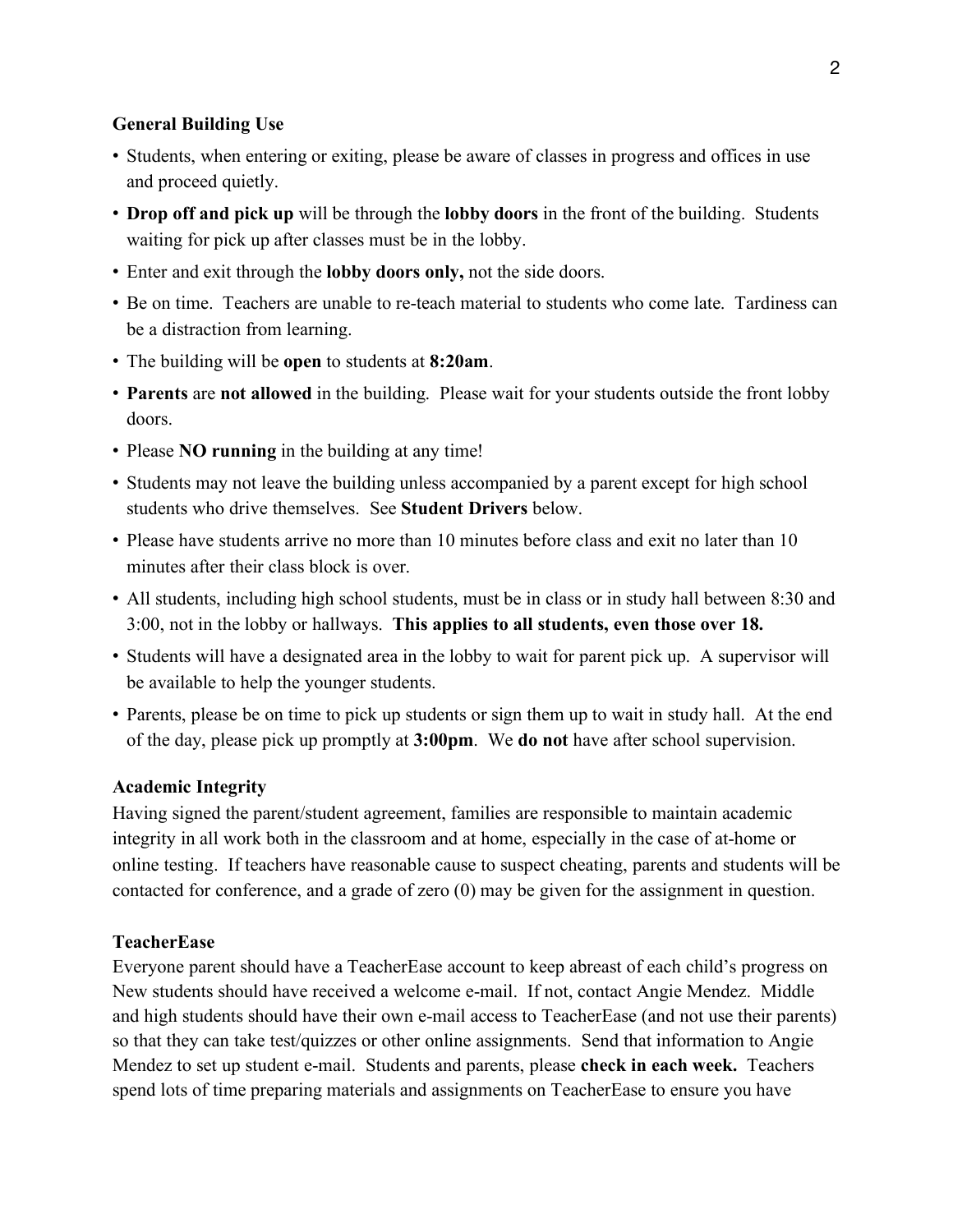everything needed to be successful! TeacherEase provides current access to grades and behavior and printed reports as needed. Teachers, students and parents may also e-mail via TeacherEase so a record is kept. https://www.teacherease.com/common/login.aspx

## **Late Work Policy**

In order to streamline and clarify policies for families, we have a school-wide late work policy. Students will have two weeks after work is due to turn it in. If the work is late because of sickness or a planned absence, then there is no penalty. Otherwise, grade the work, then mark down a letter grade for each week it's late, up to the two weeks. After that, work will not be accepted. We do understand that we are working with home-educating families, but some autonomy is conceded when students enroll in classes.

#### **Safety In the Classroom**

- ! Hand sanitizer will be provided in each room. Students will clean hands when entering each classroom.
- ! Tables will be sanitized between each class.
- ! Students may not eat in class, but may have a **non-spill water** bottle if desired.

## **Electronic Devices/Valuables**

- ! Cell phones must be off and put away.
- ! Laptops/I-pads/Phones may be used for school purposes in study hall as long as the screen is in the supervisor's view at all times.
- ! Students **may not share** devices for any reason.
- ! Teachers will take custody of any electronic devices used without permission in class and ask parents to retrieve them from Mrs. Mendez.
- ! Students must keep backpacks, book bags, purses, etc. with them at all times.
- ! Please consider leaving all valuable items at home as we cannot guarantee security.
- TRA is not responsible for any damage to valuables.
- ! TRA does not provide secure networks.

#### **Study Hall**

- ! Any student not in a class during a given class period, **must** be in study hall.
- ! While in study hall, students must be working quietly. Parents, it is your responsibility to plan with your student(s) for study hall time to ensure they have adequate work to keep busy, especially younger students.
- ! **Students may use but not share electronic devices**.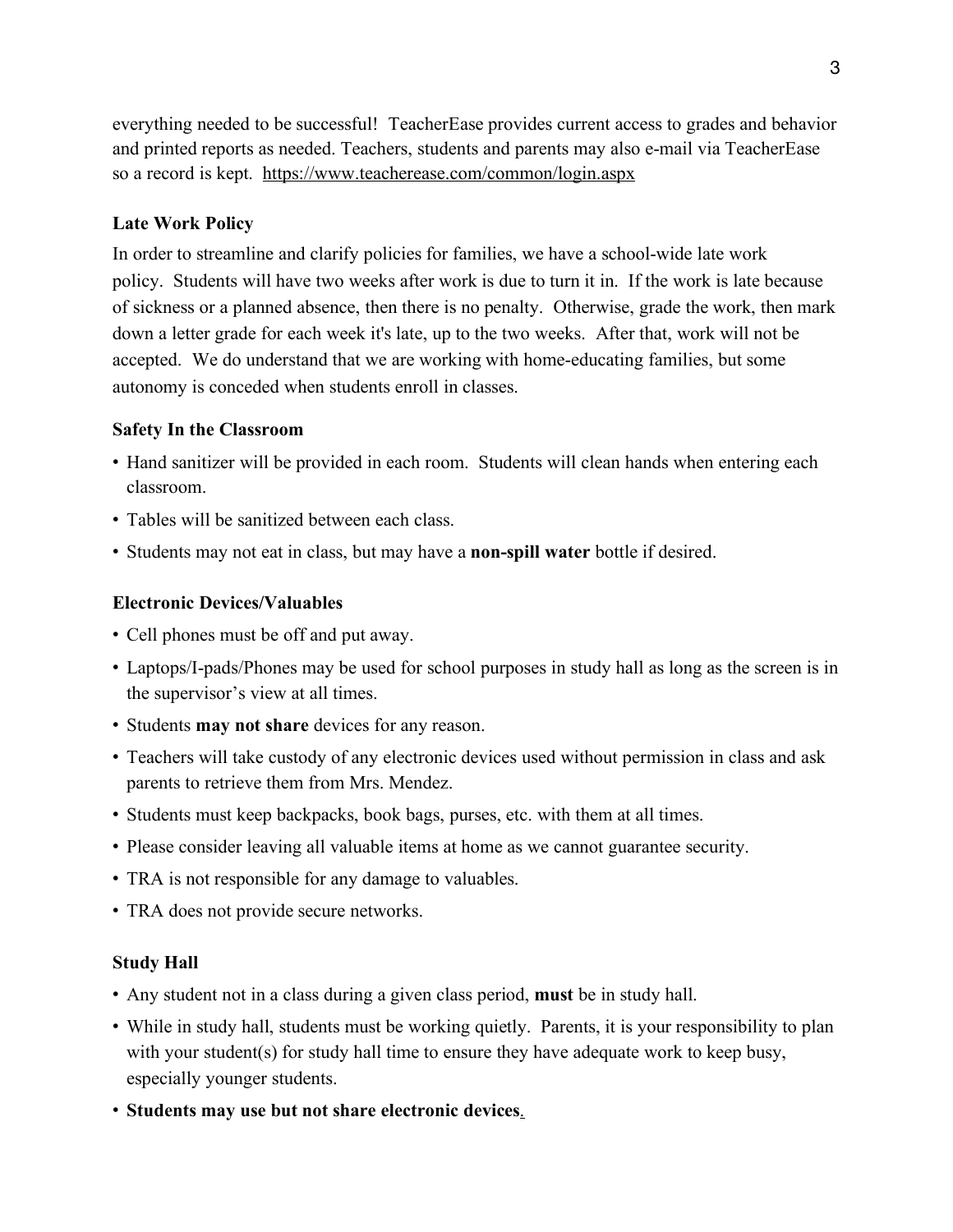- ! We recommend that elementary students only have one study hall class per day, so please plan accordingly.
- ! All students must be registered for any class period they spend in study hall.
- ! To sign up a student for a particular study hall, please use your Sawyer account.

## **Lunch**

- ! We ask that only students who **must** be on campus for lunch due to class schedule should be signed up.
- ! Plan to use the restroom **before** or **after** lunch.
- ! Please do not engage in any loud or rough behavior.
- ! Students may not leave the building during lunch. This applies to students who drive themselves to class, too.
- ! Students are not allowed in the kitchen for any reason.
- ! There are no microwaves for student use. Please plan lunches accordingly.
- ! Students, please clean up after yourself.
- ! All students must sit in a chair at a table, not on the stage or floor.
- ! Students **must** sign up for lunch. Use your Sawyer account to do this.

## **Dress Code**

- ! Please make sure attire is modest. No spaghetti straps or plunging necklines, or lingerie straps showing.
- ! Shorts/skirts mid-thigh or longer. No athletic shorts.
- No hats.
- ! Avoid clothing with logos, slogans, advertisements, etc.

#### **Supplies**

- ! Students should have an ample supply of paper, pens, pencils, pencil sharpener, etc.
- ! Other helpful items: personal hand sanitizer, tissues, etc.

#### **Student Absence**

- ! In the event of illness or emergency absence, kindly let teachers know and make arrangements for make-up work.
- ! **DO NOT** send your child to class if they have had in the **previous 24 hours** or **currently** have **any symptoms** of illness or if anyone in your family is ill. Teachers will work with you to make up any assignments.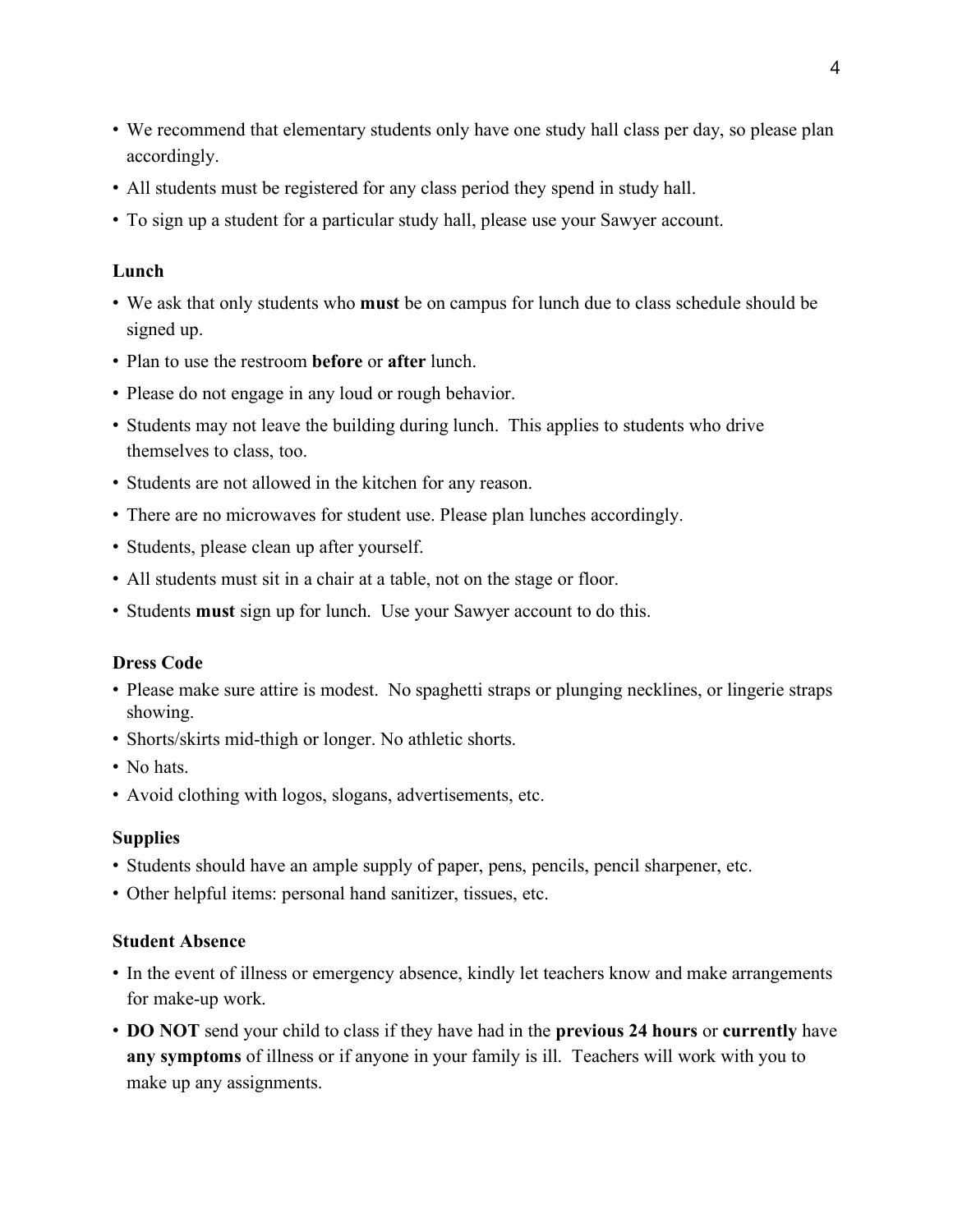- ! For family trips or any other type of absence planned ahead of time, please let teachers know and make arrangements for make-up work due dates.
- ! In high school classes, teachers cannot exempt students from work.
- ! Thank you for understanding that not completing work with known due dates does not mean students will be excused. Late work will be counted late. Please speak with teachers if you have concerns or questions.
- ! Parents, please understand that teachers cannot make exceptions on a regular basis for your student(s).

## **Student Drivers**

Families that have student drivers must complete and submit a student driver form (below) giving your child permission to leave campus during school hours and absolving The Regent Academy of any liability. Students, even those who drive, are not allowed to leave campus until they have competed classes for the day. The Regent Academy will not monitor who is leaving campus with student drivers. It is the parents' responsibility to discuss their family rules about leaving campus.

## **Parent Volunteers**

We are dependent on parent volunteers to keep costs down and maintain a safe environment on Tuesdays. Each family will need to volunteer (either parent or a trusted adult) to supervise study hall, lunch, halls, and lobby each semester. Directions for sign up are here: **https://www.signupgenius.com/go/10C0D4FA8A823ABFC1-parent3**

## **Drop/Add**

Drop/Add may occur within the first month of the program year. Classes dropped during this time will still require half tuition paid. Beyond this period, registration is considered binding for the entirety of the school year and full tuition is required. Classes dropped will not receive any tuition refunds. Requests to add classes are at the discretion of the administration and the teacher. There is a \$100 fee to switch classes after May 30. See financial policies for more information.

## **Financial Policies and Procedures**

**Registration Fees/Responsibilities** are paid at the time of enrollment directly to **The Regent Academy**. These fees help to cover administrative costs and enable TRA to make financial commitments for the coming year. They also reserve a student's place in a class. The student is not considered enrolled until the fees are paid. **These fees are NON-REFUNDABLE** at any time for any reason with the exception of a class cancelation by TRA. **Each family will serve in study hall as part of the fees/responsibilities.**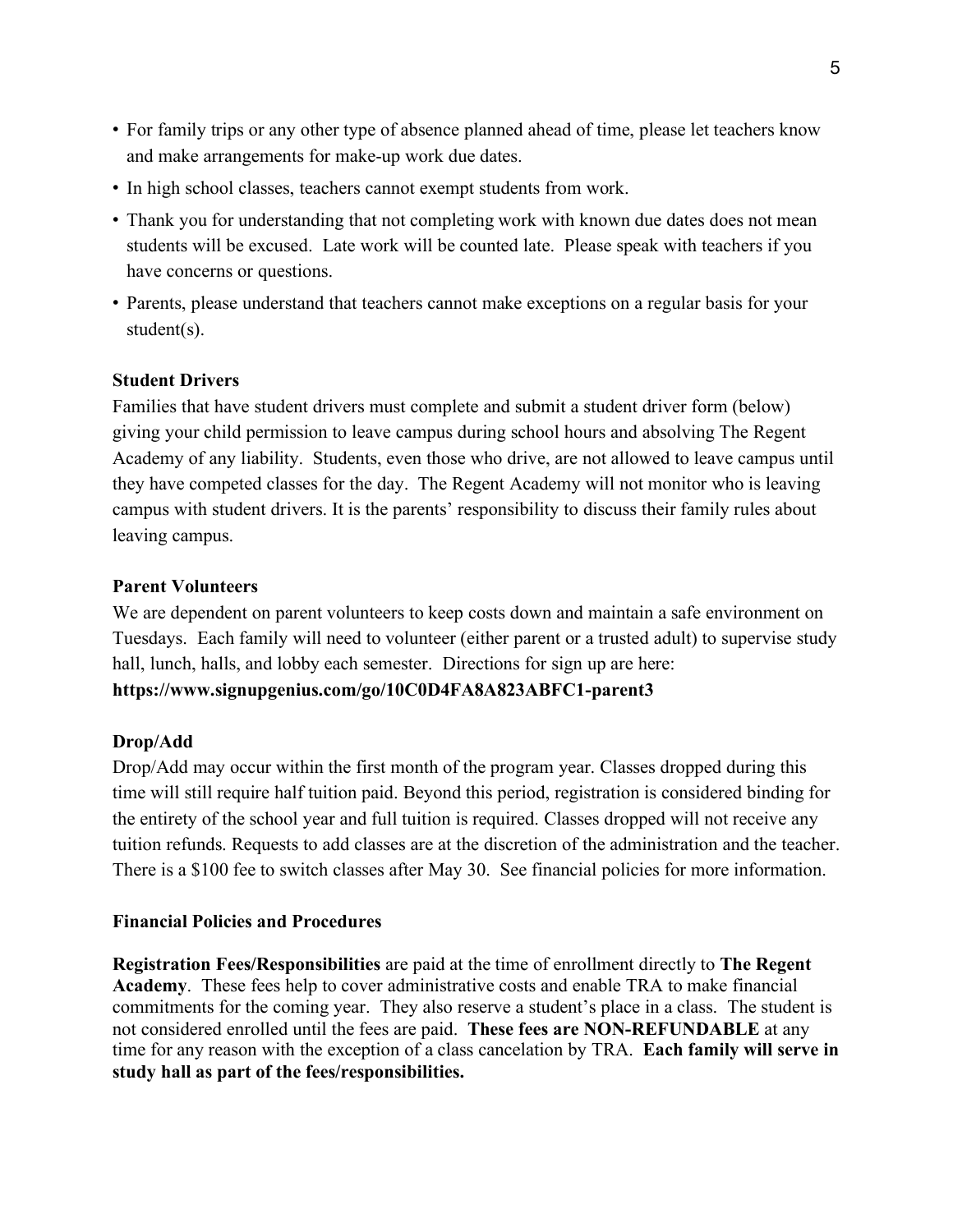**Tuition Fees** are paid directly to the class instructor. The fees are due in full at the start of the year—at the meeting on Aug. 3, 2021. Families may also use our courtesy payment plan, with fees paid in installments of 9 payments, with the first due at the mandatory meeting on Aug. 3, 2021 in the form of check(s) written to individual teachers, or through ZellePay. The remaining 8 payments are due to each teacher the first Tuesday of class every month, from August through April. Tuition by check must be **received** by the due date and class time or a late fee will be assessed. All tuition and fees will be paid as assessed and are **NON-REFUNDABLE** for any reason. **Once registration payment is received, registration and tuition are considered binding. See Withdrawal below.** In the event that you are unable to attend class due to illness or emergency on a payment due date, all teachers accept ZellePay. Each teacher will let you know preferred payment method. Please see payment schedule below.

**Late fees** for classes will be assessed for all payments not received by the deadlines. A **\$15** late fee will be charged in addition to the tuition amount if the current amount due is not received on the first Tuesday of each month, August through April. This late fee will go directly to the instructor and is **per teacher.**

**NSF: Checks** returned for non-sufficient funds will have a \$25 fee assessed.

**Early Registration discount** fees for classes are in effect through **April 6, 2021**. After that date, registration and administration fees return to standard rates per the posted schedule. **Other fees** may be accessed for individual classes. **Tuition** pays the cost of instruction. Additional fees for books, supplies, etc. are assessed at the discretion of the instructors. All additional fees for any class are due to the teacher(s) at registration or as indicated over the summer.

**Class Changes** (switching)may be made until **May 30** without penalty. After that date, a change fee of \$100 applies. **No changes** after **July 15**. Classes may be added after registration period at the discretion of the administrator and teacher.

**Withdrawal** of a student from a class **after registration and by September 7, 2021** (one month after classes begin) will incur a fee of **half the tuition for the year**. If a student is withdrawn at any time after said deadline, (**September 7, 2021)** the family is liable for **all tuition for the full school year** as the payment plan is only a courtesy. Exceptions will be made in the following circumstances:

- The student's family is required to move beyond a 35-mile radius from the school.
- The student's primary financially responsible parent becomes unemployed by a third-party employer.

#### **Tuition and Fee Schedule**

#### **TRA Registration Fees**

**Registration fees** are paid **for each class** in which a student enrolls, directly to **The Regent Academy** via Sawyer, our online registration platform.

**Registration:** \$120 Per Class

**Class Tuition** is paid **directly** to the teachers and is due on Aug. 3, 2021. **Annual Class Tuition: \$400** per student per class due August 3, 2021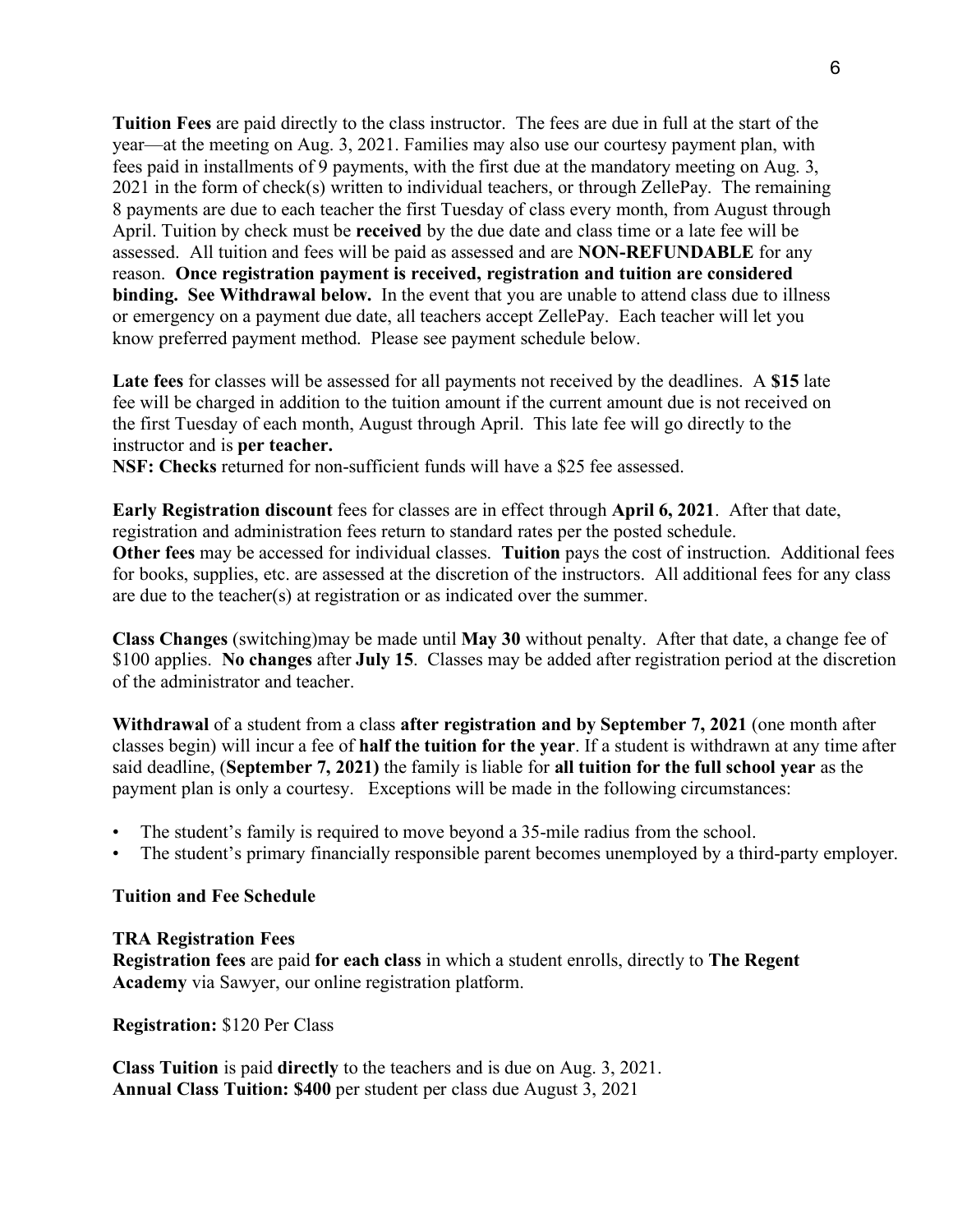**Courtesy Payment Plan**: First payment of \$80 per student per class is due to teacher on Aug. 3, 2021. Remaining 8 can be paid in \$40 installments to the teacher on the first class Tuesday of each month, September—April. **Add \$15 per teacher if late any month. See late fee policy above.** 

## **Payment Options**

- ! Payment may be made in full on 8/3/2021 via personal check to the teacher(s) or ZellePay.
- ! For those using the courtesy payment plan, and since parents are not allowed in the building, please make arrangements to pay via ZellePay or automated bill pay through your bank. Payment must arrive in advance of or on the due date to avoid a \$15 late fee per teacher.
- ! Please **do not** contact teachers with reasons why payment is late. Kindly remit the payment with the late fee. If you have any questions, please contact Angie Mendez.

! Tuition is payed directly to each teacher per student. Please see the schedule below. Courtesy Tuition Payment (Per Student, per Class) Schedule Due Dates

- #1 8/3/21 (At Mandatory Meeting on August 3, 2021) \$80 per student
- #2 9/7/21 \$40 #3 10/5/21 \$40 #4 11/2/21 \$40 #5 12/7/21 \$40 #6 1/4/22 \$40
- 
- #7 2/1/22 \$40
- #8 3/1/22 \$40 #9 4/5/22 \$40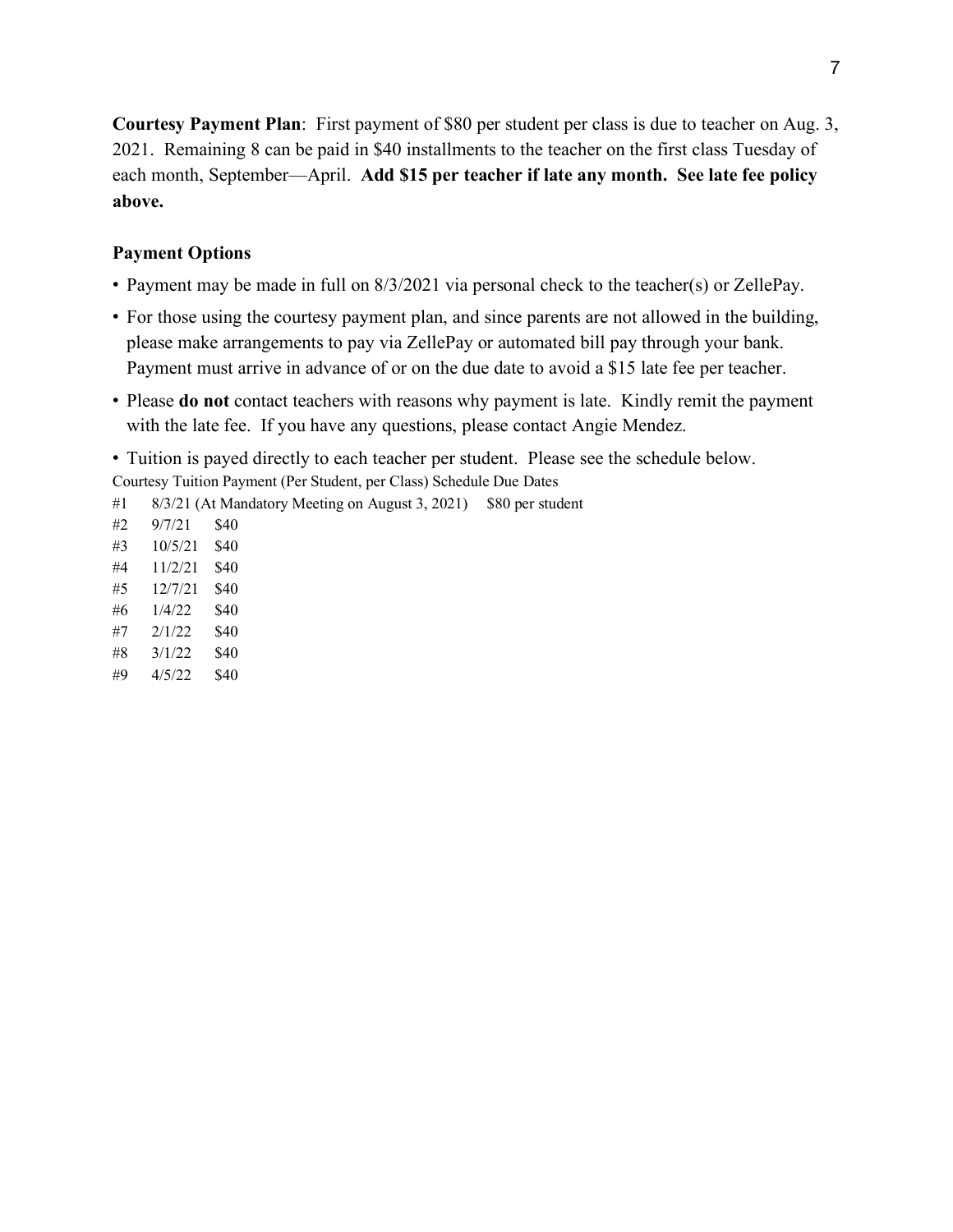Each **parent** and **student** in our family has read and discussed the contents of this handbook, is aware of his or her responsibilities, and **agrees** to abide by those responsibilities. We release and hold harmless **The Regent Academy** and/or **Metro Life Church** from any and all claims for loss, damage, injury, and/or illness of any nature to any person or property resulting from **The Regent Academy's** programs or activities. We agree to inform **The Regent Academy** immediately if anyone in our family tests positive for COVID-19.

**Please submit this form at the orientation meeting.**

| Parent Name (Printed):         |  |
|--------------------------------|--|
|                                |  |
|                                |  |
| Student Signature: Date: Date: |  |
|                                |  |
|                                |  |
|                                |  |
|                                |  |
|                                |  |
|                                |  |
|                                |  |
|                                |  |